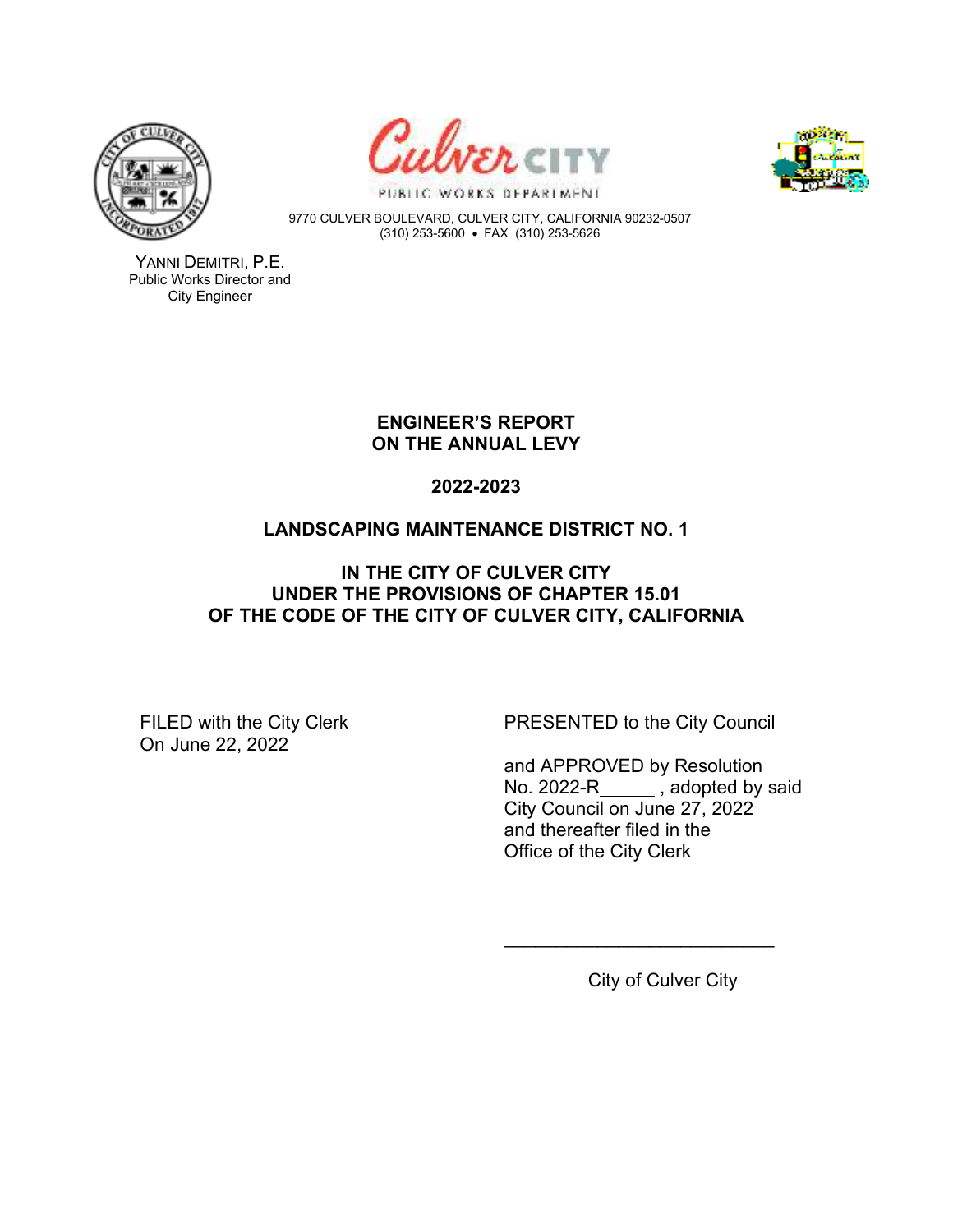## To: The Honorable Mayor and Members of the City Council

From: Yanni Demitri, P.E., Public Works Director and City Engineer

## **SUBJECT: LANDSCAPING MAINTENANCE DISTRICT NO. 1 FISCAL YEAR 2022-2023 ASSESSMENT ENGINEER'S REPORT**

LANDSCAPING MAINTENANCE DISTRICT NO. 1 (hereinafter referred to as "District"), described herein, has been formed in accordance Chapter 15.01 of the Code of the City of Culver City, California.

Landscaping Maintenance District No. 1, consisting of certain public property and the real property within the District subject to assessment, is shown on maps consisting of two pages which have been filed in the Office of the City Clerk on May 21, 1979; April 21, 1980; April 12, 1982, and April 11, 1983; and by this reference are made a part hereof (pages 10 and 11).

#### Landscaping and Irrigation System Plans

The landscaping maintenance areas were constructed in several phases and improved with irrigation systems. The initial improvements for Zone 1 (Studio Estates) were constructed by a developer in accordance with approved plans under separate bonded agreement. The plans for the initial improvements for Zone 1 consist of landscaping plans, Drawing No. 5024-39g (one sheet) approved January 21, 1980, and landscape irrigation system plans, Drawing No. 4024-39g (two sheets) approved January 3, 1979. Zone 2 was disbanded by the City Council in August 2010.

### Performance of Maintenance by City Forces and/or Contractor

The maintenance of the improvements is provided by City of Culver City forces and/or maintenance contractors through contracts awarded by the City, and the costs thereof shall be assessed to the benefiting properties within the District.

#### Parcel Assessments Based Upon Benefit Received

It is proposed to assess the total amount of maintenance and incidental costs for maintaining the landscaped areas to the individual parcels of real property within the District in proportion to the estimated benefit to be received by such parcels of real property. The assessments of such costs commenced upon acceptance of the improvements by the City of Culver City and the commencement of maintenance. The proposed individual assessments are shown on the attached assessment roll.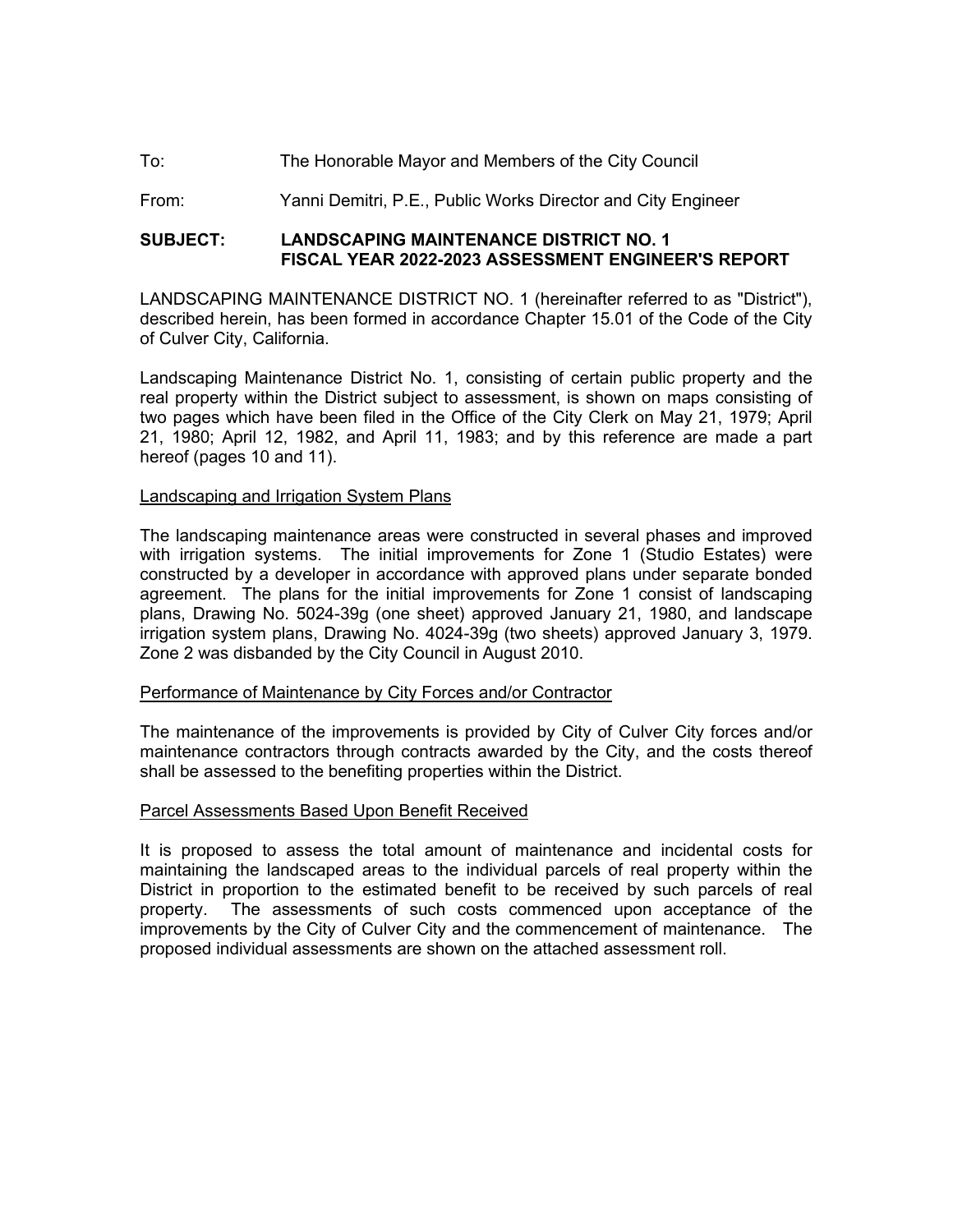## Method of Assessment

The District consists of all the lots in Tracts 34390, 34371, 36218, eight of the nine lots of Tract 33484, and thirty-one of the thirty-two lots of Tract 28805, all of which derive an equal benefit from the Zone 1 landscaping. The assessments will be spread in accordance with the following formula.

## Zone 1 Annual Rate Per Parcel =

Estimated Cost of Maintenance and Administration for Zone 1

## Divided by:

### Number of Parcels in Zone 1

### Annual Assessment Calculation

The annual assessment shall be calculated by taking into account the following:

- A. The total cost of constructing or installing all proposed improvements and maintaining and servicing all existing and proposed improvements, including all incidental expenses.
- B. The amount of any surplus or deficit in the District Fund to be carried over from the previous fiscal year.
- C. The amount of any contributions to be made from sources other than assessments levied pursuant to District assessment proceedings.
- D. The amount, if any, of the annual installment for an assessment ordered by the City Council wherein the estimated cost of any improvements shall be levied and collected in annual installments.
- E. The net amount to be assessed upon assessable lands within the District shall be the total maintenance and improvement costs, as referred to in A., above, increased or decreased, as the case may be, by any of the amounts referred to in B., C., or D., above.
- F. Item B above may specify individual parcels within a zone that did not receive notice of or pay assessments levied by the City Council, and which assessments are carried over and added to the assessments for the current fiscal year for each such specified parcel.

Recommended Assessment:

On July 13, 2009, the members of the District approved by majority ballot an annual increase to the assessment levy based on the February Consumer Price Index for All Urban Consumers for the Los Angeles - Riverside - Orange County area plus a 5% premium each year until a positive fund balance is restored.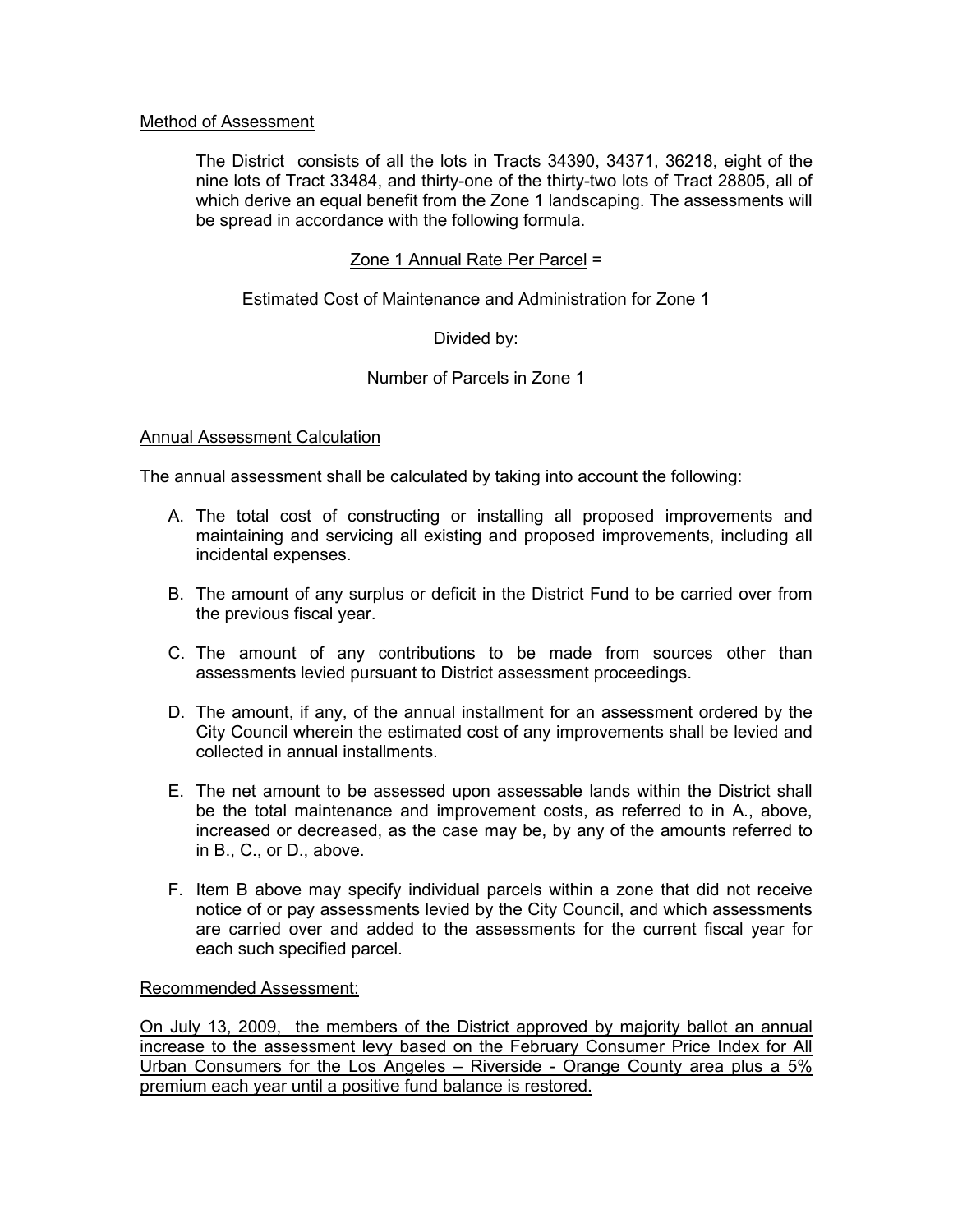Staff is proposing that the City Council approve the existing annual assessment district levy at \$252.13 for a total amount of \$45,383.31 (180 parcels) for Fiscal Year 2022-23.

The proposed assessment and individual assessments to the District are shown in EXHIBITS A and B, respectively.

Respectfully submitted,

\_\_\_\_\_\_\_\_\_\_\_\_\_\_\_\_\_\_\_\_\_\_\_\_\_\_\_\_\_\_\_\_\_\_\_\_\_\_\_\_\_ Yanni Demitri, P.E. RCE 63388 Public Works Director and City Engineer

attachments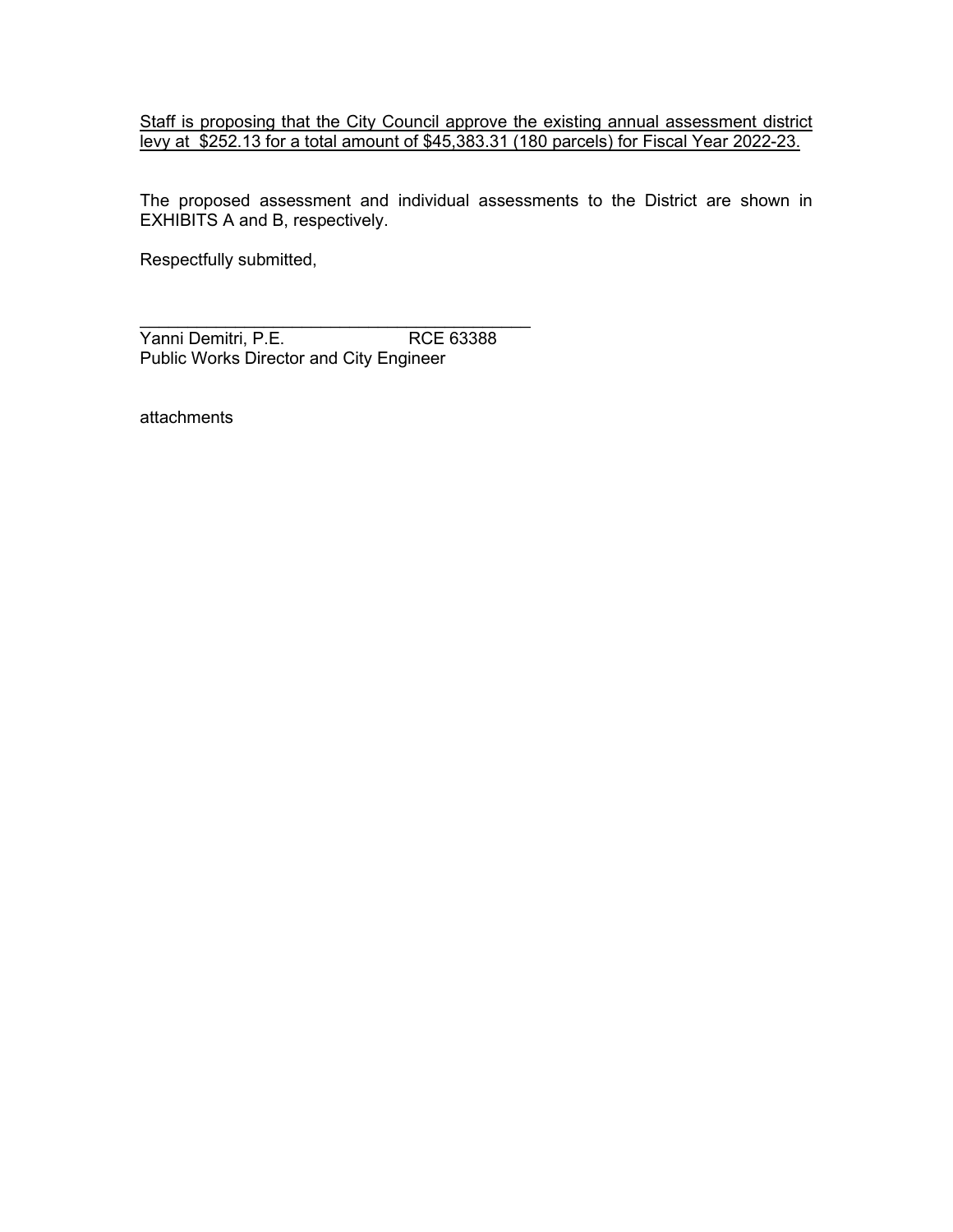### **TABLE I COST ESTIMATE PER PARCEL**

Landscaping Maintenance District No. 1 has been formed to assess directly to the property owners, on a benefit basis, the landscaping maintenance costs that will be incurred in the ensuing fiscal year.

| Current (2021-22)    | Proposed(2022-23)      |
|----------------------|------------------------|
| 180                  | 180                    |
| Approx.22,000 sq.ft. | Approx. 22,000 sq. ft. |
| \$45,383.31          | \$45,383.31            |
|                      |                        |
|                      |                        |

**Cost Per Parcel to Maintain** \$252.13 **\$252.13**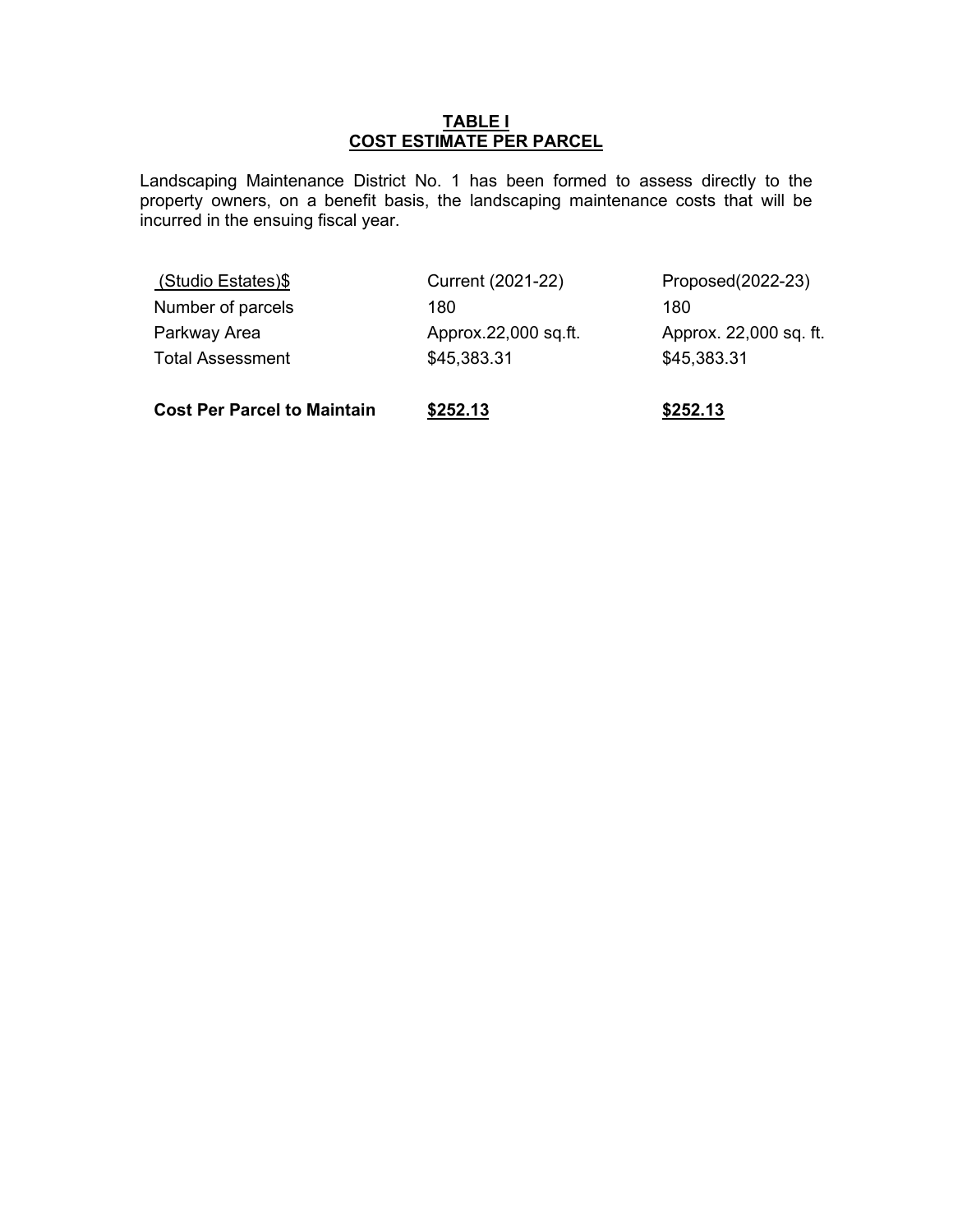## **TABLE II**

### **LANDSCAPING MAINTENANCE DISTRICT NO. 1, ASSESSMENT DISTRICT DIAGRAM**

#### **DISTRICT BOUNDARY DESCRIPTIONS**

The general location is the north central portion of the City of Culver City, California. Maintenance District includes the enclosed 51 parcels of Tract No. 34390, the enclosed 45 parcels of Tract No. 34371, the enclosed 45 parcels of Tract No. 36218, the enclosed 8 parcels of Tract No. 33484, and the enclosed 31 parcels of Tract No. 28805, for a total number of 180 parcels; surrounded on the southeast by Culver Boulevard; on the southwest by Elenda Street; on the northwest by Arizona Avenue and the most northerly line of Tract No. 34371 and Tract No. 28805; and on the northeast by the northeasterly line of Tract No. 28805; all as more specifically shown on the Diagram of Landscaping Maintenance District No. 1, on file in the office of the City Engineer, City of Culver City.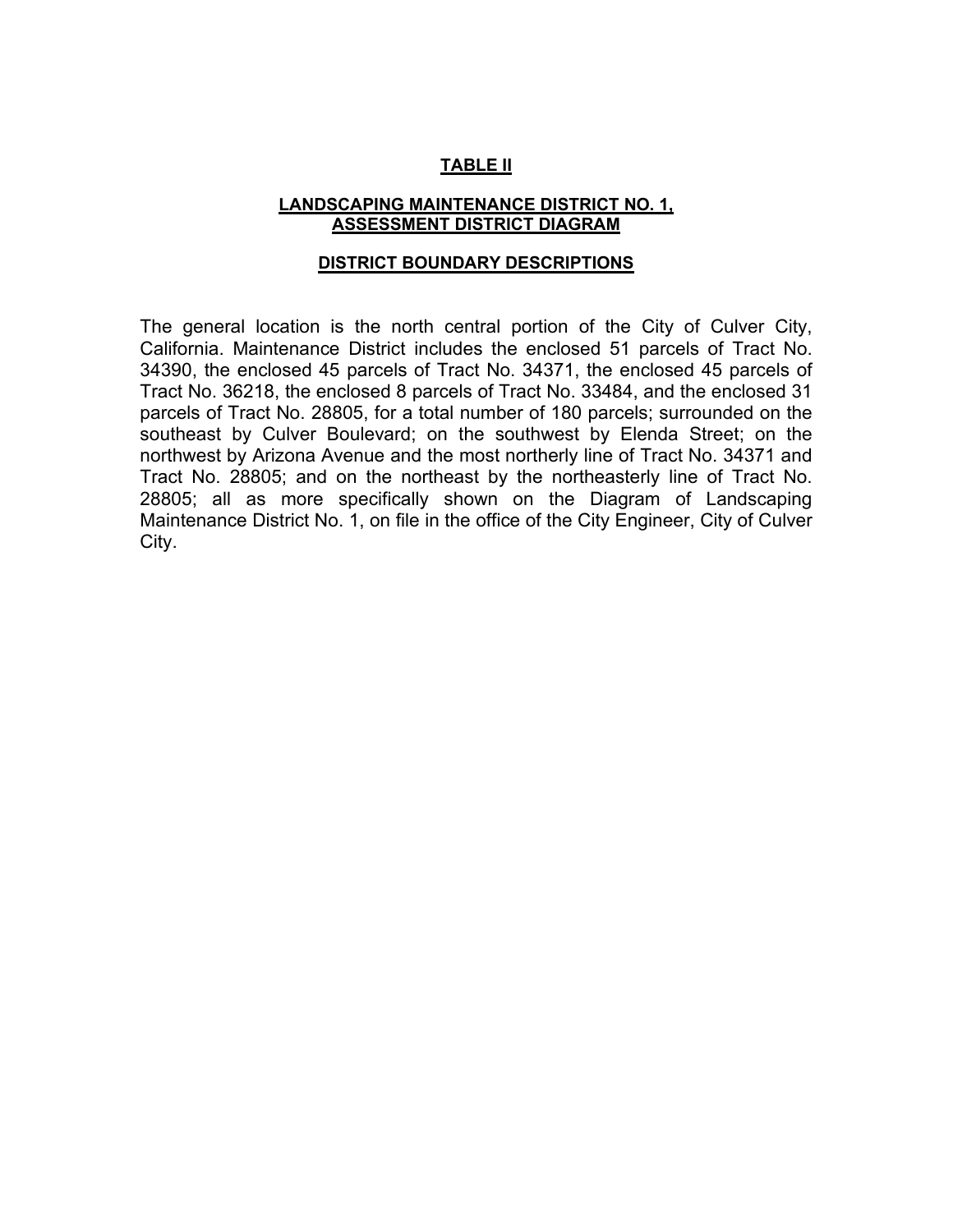# **Exhibit A**

| Landscape Maintenance District #1 actual<br>and prorated 2021-22 Expenditures |          |
|-------------------------------------------------------------------------------|----------|
|                                                                               |          |
| <b>Maintenance Contract</b>                                                   | \$19,176 |
| General Fund (personnel)                                                      | \$10,642 |
| General Fund (materials)                                                      | \$600    |
| <b>Irrigation Cost</b>                                                        | \$7,400  |
| Assessment Procedure (City Engineer's Cost)                                   | \$1,600  |
| <b>Total</b>                                                                  | \$39,419 |
| <b>Total Approved 2021/22 Assessment</b>                                      | \$45,383 |

Irrigation and electric bill are available for review at the City Engineer's office

| <b>General Fund (personnel and</b><br>materials) 2021/2022 actual<br>and prorated Expenditures | <b>Hours</b> | <b>Hourly Rate</b> | Total       |
|------------------------------------------------------------------------------------------------|--------------|--------------------|-------------|
| Irrigation Tech.                                                                               | 165          | \$31.06            | \$5,124.80  |
| Crew Leader                                                                                    | 40           | \$27.05            | \$1,081.87  |
| Parks Supervisor                                                                               | 40           | \$46.67            | \$1,866.91  |
| Parks Manager                                                                                  | 40           | \$64.22            | \$2,568.84  |
| <b>Total Labor</b>                                                                             | 285          |                    | \$10,642.42 |
| <b>Total Equipment</b>                                                                         |              |                    | \$600.00    |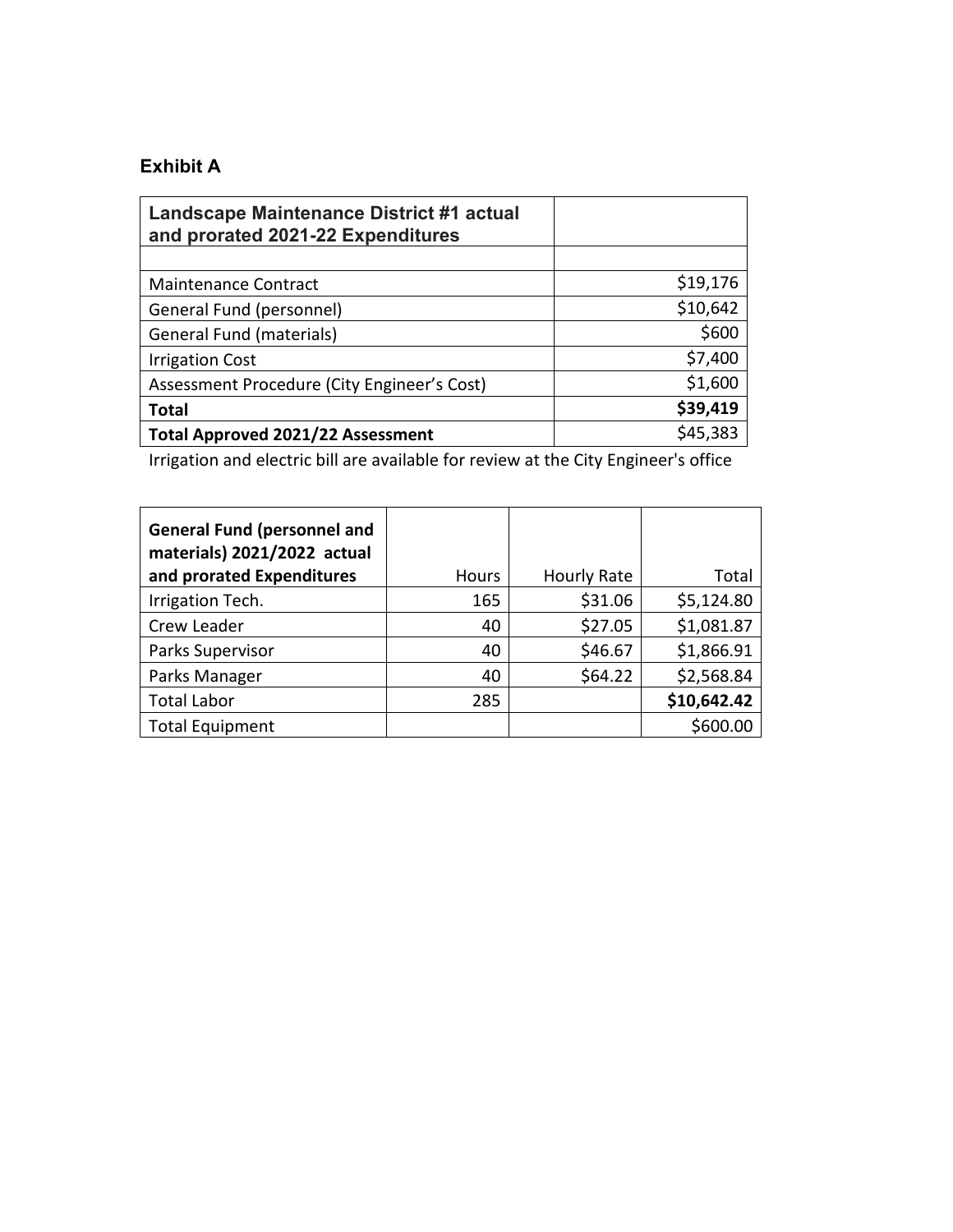| Landscape Maintenance District #1<br>proposed 2022-23 Expenditures |             |
|--------------------------------------------------------------------|-------------|
| <b>Maintenance Contract</b>                                        | \$19,176    |
| General Fund (personnel)                                           | \$10,642    |
| <b>General Fund (materials)</b>                                    | \$700       |
| <b>Irrigation Cost</b>                                             | \$7,400     |
| Assessment Procedure (City Engineer's Cost)                        | \$1,600     |
| Total                                                              | \$39,519    |
| <b>Total Proposed Assessment</b>                                   | \$45,383.31 |

| <b>General Fund (personnel</b><br>and materials) 2022/2023 | <b>Hours</b> | <b>Hourly Rate</b> | Total       |
|------------------------------------------------------------|--------------|--------------------|-------------|
| Irrigation Tech.                                           | 165          | \$31.06            | \$5,124.80  |
| <b>Crew Leader</b>                                         | 40           | \$27.05            | \$1,081.87  |
| <b>Parks Supervisor</b>                                    | 40           | \$46.67            | \$1,866.91  |
| Parks Manager                                              | 40           | \$64.22            | \$2,568.84  |
| <b>Total Labor</b>                                         | 285          |                    | \$10,642.42 |
|                                                            |              |                    |             |
| <b>Total Equipment</b>                                     |              |                    | \$700.00    |

| <b>Assessment Procedure (City Engineer's Cost) 2022/23</b>                     |  |  |
|--------------------------------------------------------------------------------|--|--|
|                                                                                |  |  |
| <b>Engineering Services Manager</b>                                            |  |  |
| Research and determine total water and/or electrical cost: 3 hours             |  |  |
| Discuss with Parks Manager 2 hours                                             |  |  |
| Prepare reports: 2.5 hours                                                     |  |  |
| Attend 2 City Council meetings: 1.5 hours                                      |  |  |
| \$900 total                                                                    |  |  |
|                                                                                |  |  |
| Parks Manager                                                                  |  |  |
| Research and determine city costs, <i>i.e.</i> supplies and personnel: 3 hours |  |  |
| Attend 2 City Council meetings: 1 hour                                         |  |  |
| \$370 total                                                                    |  |  |
|                                                                                |  |  |
| <b>Public Works Director/City Engineer</b>                                     |  |  |
| Review reports: .75 hours                                                      |  |  |
| Attend 3 City Council meetings: 1.5 hours                                      |  |  |
| \$330 total                                                                    |  |  |
|                                                                                |  |  |
| \$1600 total cost.                                                             |  |  |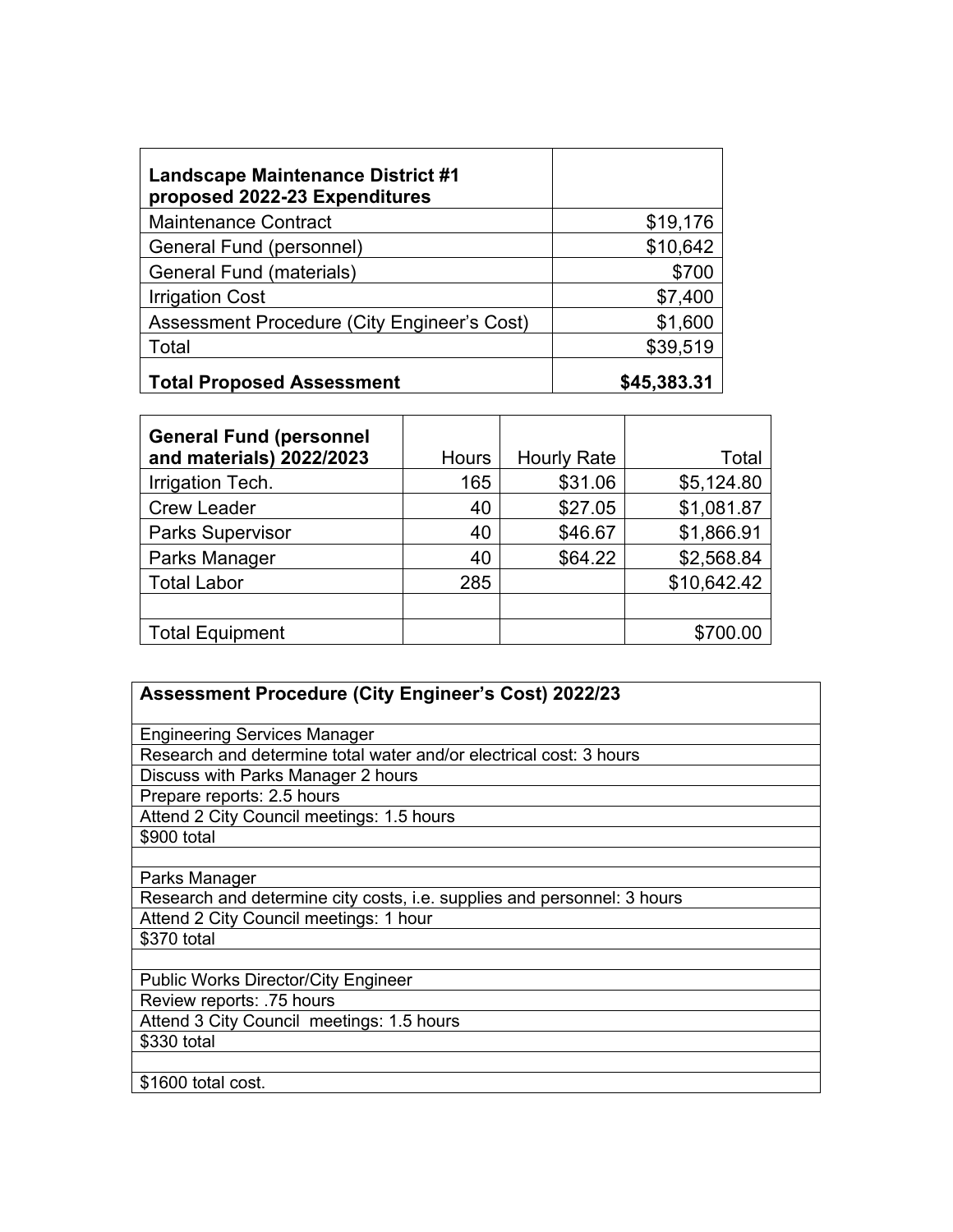# **Exhibit B Zone 1**

| <b>APN</b>   | <b>Mailing Address</b>                   | <b>Proposed Assessment</b> |
|--------------|------------------------------------------|----------------------------|
| 4208-028-002 | 10884 ARIZONA AVE                        | \$252.13                   |
| 4208-028-003 | 10878 ARIZONA AVE                        | \$252.13                   |
| 4208-028-004 | 10872 ARIZONA AVE                        | \$252.13                   |
| 4208-028-005 | 10866 ARIZONA AVE                        | \$252.13                   |
| 4208-028-006 | 10860 ARIZONA AVE                        | \$252.13                   |
| 4208-028-007 | 10854 ARIZONA AVE                        | \$252.13                   |
| 4208-028-008 | 10833 MARIETTA AVE                       | \$252.13                   |
| 4208-028-009 | 10839 MARIETTA AVE                       | \$252.13                   |
| 4208-028-010 | 10845 MARIETTA AVE                       | \$252.13                   |
| 4208-028-011 | 10853 MARIETTA AVE                       | \$252.13                   |
| 4208-028-012 | 4243 229TH ST                            | \$252.13                   |
| 4208-028-013 | 10869 MARIETTA AVE                       | \$252.13                   |
| 4208-028-014 | 10877 MARIETTA AVE                       | \$252.13                   |
| 4208-028-016 | 10890 ARIZONA AVE                        | \$252.13                   |
| 4208-028-017 | 10885 MARIETTA AVE                       | \$252.13                   |
| 4208-028-030 | 1048 IRVINE AVE                          | \$252.13                   |
| 4208-028-031 | 3980 ASTAIRE AVE                         | \$252.13                   |
| 4208-028-032 | 3974 ASTAIRE AVE                         | \$252.13                   |
| 4208-028-033 | 3968 ASTAIRE AVE                         | \$252.13                   |
| 4208-028-034 | 3962 ASTAIRE AVE                         | \$252.13                   |
| 4208-028-035 | 10821 MARIETTA AVE                       | \$252.13                   |
| 4208-028-036 | 4049 COOGAN CIR                          | \$252.13                   |
| 4208-028-037 | 10848 ARIZONA AVE                        | \$252.13                   |
| 4208-028-038 | 10842 ARIZONA AVE                        | \$252.13                   |
| 4208-028-039 | <b>10350 SANTA</b><br><b>MONICA BLVD</b> | \$252.13                   |
| 4208-028-040 | 10830 ARIZONA AVE                        | \$252.13                   |
| 4208-028-041 | 5366 SUNLIGHT PL                         | \$252.13                   |
| 4208-028-042 | P O BOX 10639                            | \$252.13                   |
| 4208-028-043 | 3959 MIDWAY AVE                          | \$252.13                   |
| 4208-028-045 | 3971 MIDWAY AVE                          | \$252.13                   |
| 4208-028-046 | 3977 MIDWAY AVE                          | \$252.13                   |
| 4208-028-047 | 3983 MIDWAY AVE                          | \$252.13                   |
| 4208-028-048 | 3965 MIDWAY AVE                          | \$252.13                   |
| 4208-029-002 | 10884 MARIETTA AVE                       | \$252.13                   |
| 4208-029-003 | 10876 MARIETTA AVE                       | \$252.13                   |
| 4208-029-004 | 10868 MARIETTA AVE                       | \$252.13                   |
| 4208-029-005 | P O BOX 546                              | \$252.13                   |
| 4208-029-006 | 10852 MARIETTA AVE                       | \$252.13                   |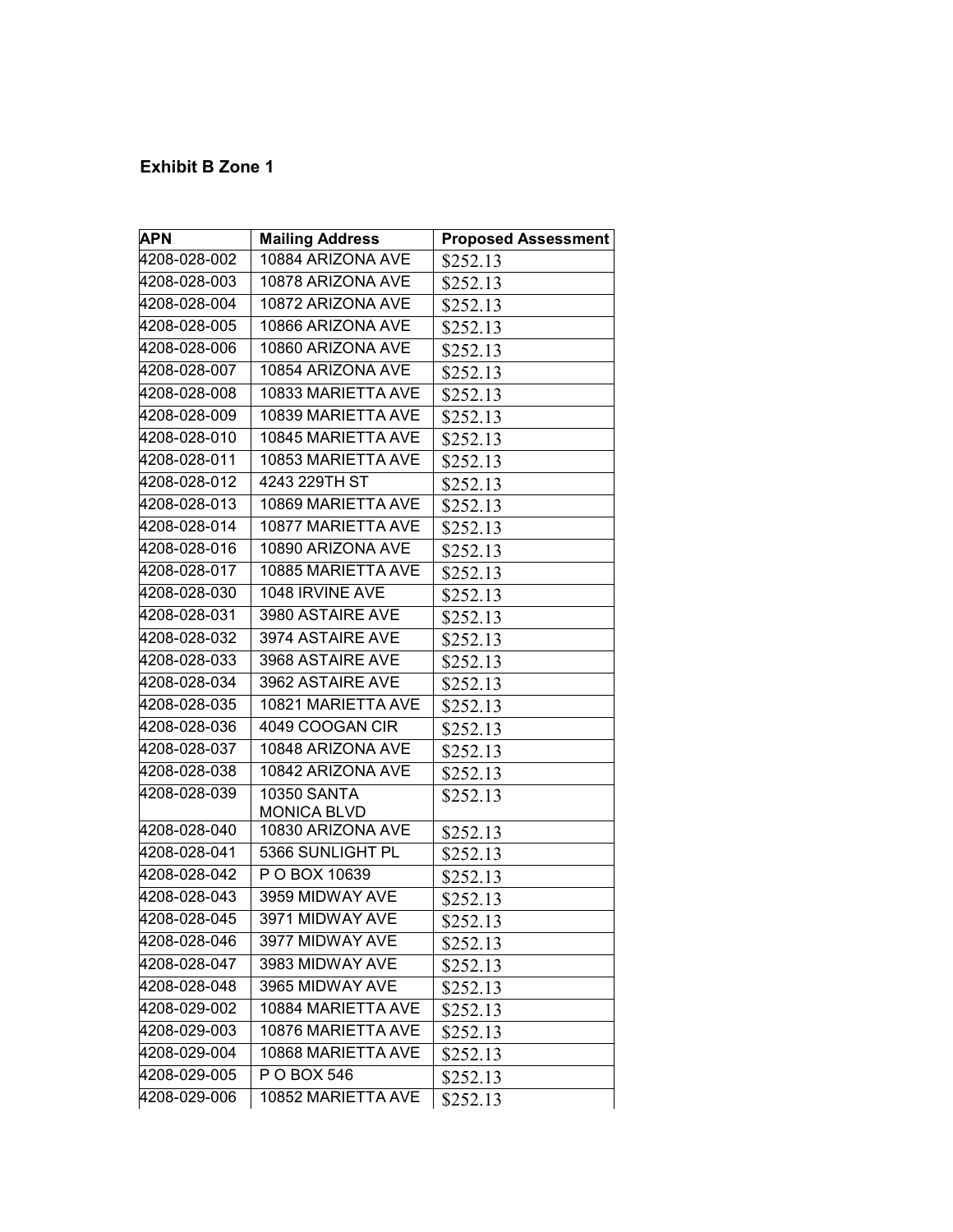| 4208-029-007 | 10844 MARIETTA AVE      | \$252.13 |
|--------------|-------------------------|----------|
| 4208-029-008 | 10836 MARIETTA AVE      | \$252.13 |
| 4208-029-009 | 10830 MARIETTA AVE      | \$252.13 |
| 4208-029-010 | 10823 GARLAND DR        | \$252.13 |
| 4208-029-011 | 10829 GARLAND DR        | \$252.13 |
| 4208-029-012 | 10835 GARLAND DR        | \$252.13 |
| 4208-029-013 | 10841 GARLAND DR        | \$252.13 |
| 4208-029-014 | 10847 GARLAND DR        | \$252.13 |
| 4208-029-015 | 10853 GARLAND DR        | \$252.13 |
| 4208-029-016 | 10859 GARLAND DR        | \$252.13 |
| 4208-029-017 | 10865 GARLAND DR        | \$252.13 |
| 4208-029-028 | 4050 COOGAN CIR         | \$252.13 |
| 4208-029-029 | 4044 COOGAN CIR         | \$252.13 |
| 4208-029-030 | 4038 COOGAN CIR         | \$252.13 |
| 4208-029-031 | 4032 COOGAN CIR         | \$252.13 |
| 4208-029-032 | 4026 COOGAN CIR         | \$252.13 |
| 4208-029-033 | 4020 COOGAN CIR         | \$252.13 |
| 4208-029-034 | 10862 GARLAND DR        | \$252.13 |
| 4208-029-035 | 10856 GARLAND DR        | \$252.13 |
| 4208-029-036 | 3130 WILSHIRE BLVD      | \$252.13 |
| 4208-029-037 | 10892 MARIETTA AVE      | \$252.13 |
| 4208-029-038 | 10873 GARLAND DR        | \$252.13 |
| 4208-029-039 | 4001 COOGAN CIR         | \$252.13 |
| 4208-029-040 | 4007 COOGAN CIR         | \$252.13 |
| 4208-029-041 | 4013 COOGAN CIR         | \$252.13 |
| 4208-029-042 | 4019 COOGAN CIR         | \$252.13 |
| 4208-029-043 | 4025 COOGAN CIR         | \$252.13 |
| 4208-029-044 | 4031 COOGAN CIR         | \$252.13 |
| 4208-029-045 | 4037 COOGAN CIR         | \$252.13 |
| 4208-029-046 | 4043 COOGAN CIR         | \$252.13 |
| 4208-029-047 | 4049 COOGAN CIR         | \$252.13 |
| 4208-029-048 | 10824 GARLAND DR        | \$252.13 |
| 4208-029-049 | 10830 GARLAND DR        | \$252.13 |
| 4208-029-050 | 10836 GARLAND DR        | \$252.13 |
| 4208-029-051 | 4018 SKELTON CIR        | \$252.13 |
| 4208-029-052 | 4024 SKELTON CIR        | \$252.13 |
| 4208-029-053 | 4030 SKELTON CIR        | \$252.13 |
| 4208-029-054 | 4036 SKELTON CIR        | \$252.13 |
| 4208-029-055 | 4042 SKELTON CIR        | \$252.13 |
| 4208-029-056 | 4048 SKELTON CIR        | \$252.13 |
| 4208-029-057 | 4047 SKELTON CIR        | \$252.13 |
| 4208-029-058 | 4041 SKELTON CIR        | \$252.13 |
| 4208-029-059 | 4035 SKELTON CIR        | \$252.13 |
| 4208-029-060 | <b>4029 SKELTON CIR</b> | \$252.13 |
| 4208-029-061 | 4018 SKELTON CIR        | \$252.13 |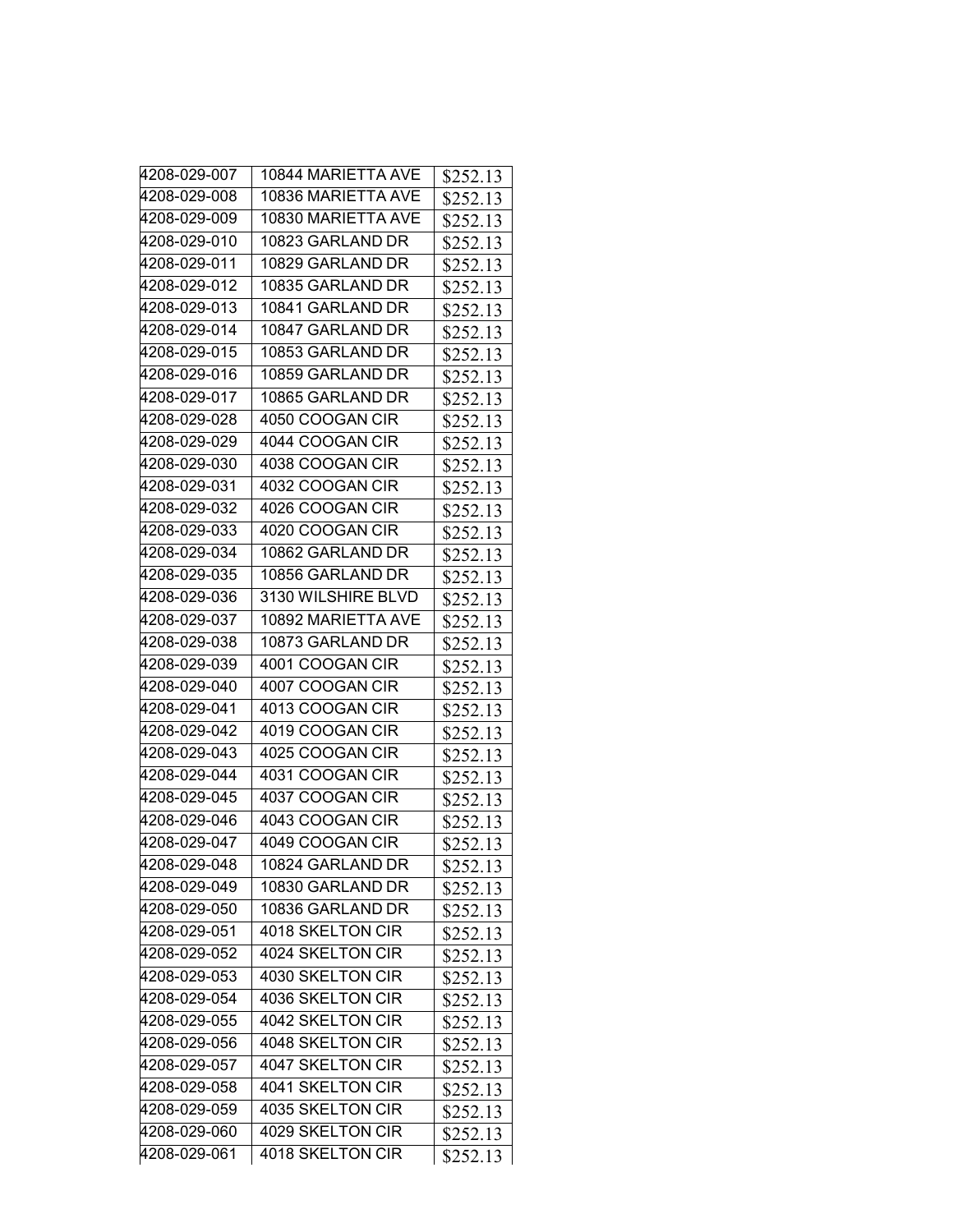| 4208-029-062       | 8383 WILSHIRE BLVD | \$252.13 |
|--------------------|--------------------|----------|
| 4208-029-063       | 4015 ASTAIRE AVE   | \$252.13 |
| 4208-029-064       | 4021 ASTAIRE AVE   | \$252.13 |
| $4208 - 029 - 065$ | 4027 ASTAIRE AVE   | \$252.13 |
| 4208-029-066       | 4033 ASTAIRE AVE   | \$252.13 |
| 4208-029-067       | 4039 ASTAIRE AVE   | \$252.13 |
| 4208-029-070       | 4045 ASTAIRE AVE   | \$252.13 |
| 4208-030-001       | 10802 GARLAND DR   | \$252.13 |
| 4208-030-002       | 10808 GARLAND DR   | \$252.13 |
| 4208-030-003       | 10814 GARLAND DR   | \$252.13 |
| 4208-030-005       | 4040 ASTAIRE AVE   | \$252.13 |
| 4208-030-006       | 4034 ASTAIRE AVE   | \$252.13 |
| 4208-030-007       | 4028 ASTAIRE AVE   | \$252.13 |
| 4208-030-008       | 4022 ASTAIRE AVE   | \$252.13 |
| 4208-030-009       | 4016 ASTAIRE AVE   | \$252.13 |
| 4208-030-010       | 4011 MIDWAY AVE    | \$252.13 |
| 4208-030-011       | 4019 MIDWAY AVE    | \$252.13 |
| 4208-030-012       | 4027 MIDWAY AVE    | \$252.13 |
| 4208-030-013       | 4033 MIDWAY AVE    | \$252.13 |
| 4208-030-014       | 4041 MIDWAY AVE    | \$252.13 |
| 4208-030-015       | 4049 MIDWAY AVE    | \$252.13 |
| 4208-030-016       | 4050 MIDWAY AVE    | \$252.13 |
| 4208-030-017       | 4042 MIDWAY AVE    | \$252.13 |
| 4208-030-018       | 4036 MIDWAY AVE    | \$252.13 |
| 4208-030-019       | 4028 MIDWAY AVE    | \$252.13 |
| 4208-030-020       | 4020 MIDWAY AVE    | \$252.13 |
| 4208-030-021       | 4012 MIDWAY AVE    | \$252.13 |
| 4208-030-022       | 10784 GARLAND DR   | \$252.13 |
| 4208-030-023       | 10778 GARLAND DR   | \$252.13 |
| 4208-030-024       | 10772 GARLAND DR   | \$252.13 |
| 4208-030-025       | 4009 LAMARR AVE    | \$252.13 |
| 4208-030-026       | 4015 LAMARR AVE    | \$252.13 |
| 4208-030-027       | 4021 LAMARR AVE    | \$252.13 |
| 4208-030-028       | 4027 LAMARR AVE    | \$252.13 |
| 4208-030-029       | 4033 LAMARR AVE    | \$252.13 |
| 4208-030-030       | 3259 BEVERLY DR    | \$252.13 |
| 4208-030-031       | 4040 LAMARR AVE    | \$252.13 |
| 4208-030-032       | 9229 SUNSET BLVD   | \$252.13 |
| 4208-030-033       | 4028 LAMARR AVE    | \$252.13 |
| 4208-030-034       | 4022 LAMARR AVE    | \$252.13 |
| 4208-030-036       | 4046 ASTAIRE AVE   | \$252.13 |
| 4208-030-037       | 4016 LAMARR AVE    | \$252.13 |
| 4208-030-038       | 10700 GARLAND DR   | \$252.13 |
| 4208-030-039       | 10710 GARLAND DR   | \$252.13 |
| 4208-030-040       | 10726 GARLAND DR   | \$252.13 |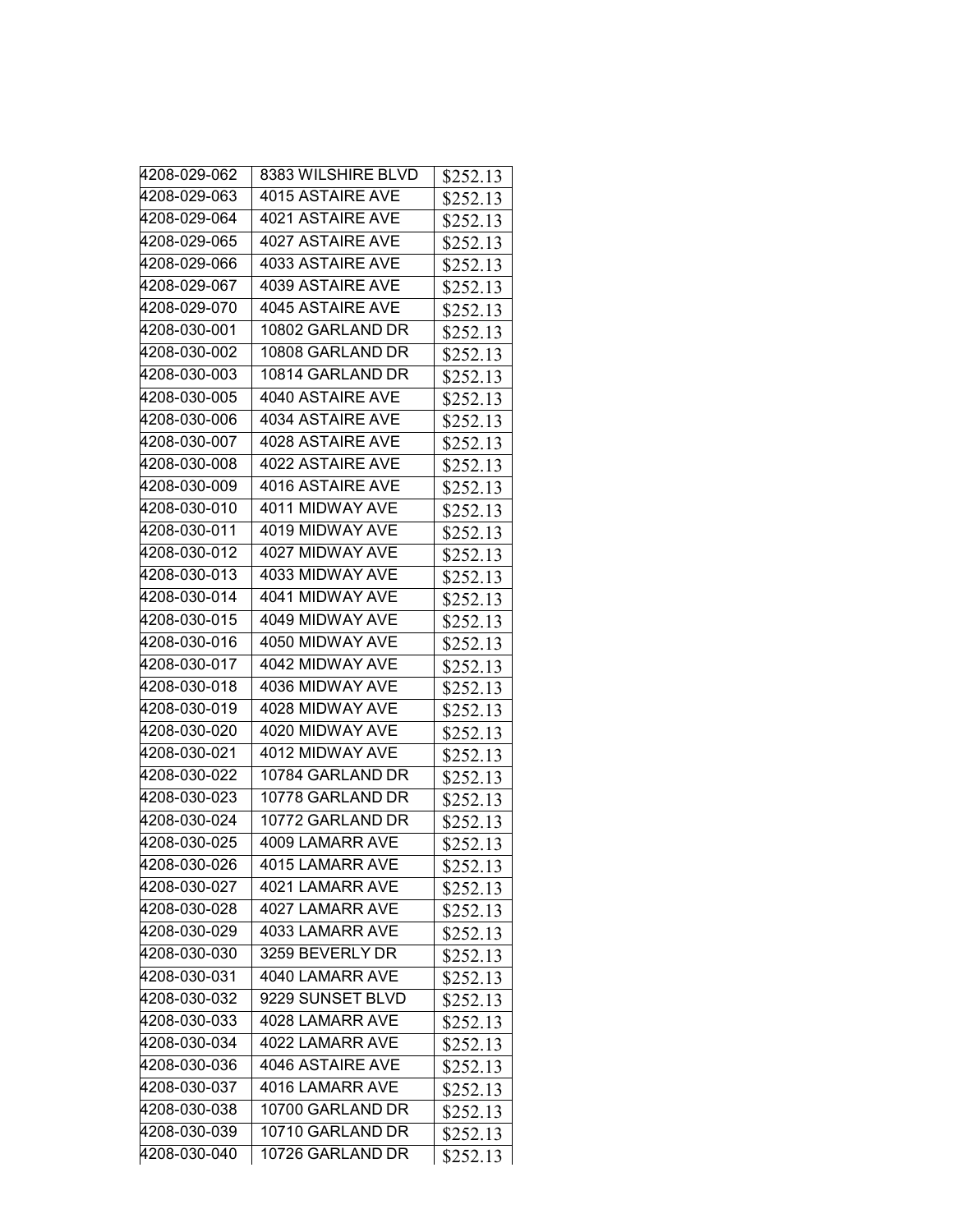| 4208-030-041 | 10754 GARLAND DR              | \$252.13 |
|--------------|-------------------------------|----------|
| 4208-030-042 | 10760 GARLAND DR              | \$252.13 |
| 4208-031-001 | 3259 BEVERLY DR               | \$252.13 |
| 4208-031-002 | PO BOX 642479                 | \$252.13 |
| 4208-031-003 | 3948 MIDWAY AVE               | \$252.13 |
| 4208-031-004 | 3954 MIDWAY AVE               | \$252.13 |
| 4208-031-005 | 3960 MIDWAY AVE               | \$252.13 |
| 4208-031-006 | 3966 MIDWAY AVE               | \$252.13 |
| 4208-031-007 | 3972 MIDWAY AVE               | \$252.13 |
| 4208-031-008 | 3978 MIDWAY AVE               | \$252.13 |
| 4208-031-009 | 3984 MIDWAY AVE               | \$252.13 |
| 4208-031-010 | 3981 LAMARR AVE               | \$252.13 |
| 4208-031-011 | 3975 LAMARR AVE               | \$252.13 |
| 4208-031-012 | 3969 LAMARR AVE               | \$252.13 |
| 4208-031-013 | 3963 LAMARR AVE               | \$252.13 |
| 4208-031-014 | 3957 LAMARR AVE               | \$252.13 |
| 4208-031-015 | 3953 LAMARR AVE               | \$252.13 |
| 4208-031-016 | 3949 LAMARR AVE               | \$252.13 |
| 4208-031-017 | 3945 LAMARR AVE               | \$252.13 |
| 4208-032-002 | 3994 LAMARR AVE               | \$252.13 |
| 4208-032-003 | 3988 LAMARR AVE               | \$252.13 |
| 4208-032-004 | 3982 LAMARR AVE               | \$252.13 |
| 4208-032-005 | 3976 LAMARR AVE               | \$252.13 |
| 4208-032-006 | 3964 LAMARR AVE               | \$252.13 |
| 4208-032-007 | 3958 LAMARR AVE               | \$252.13 |
| 4208-032-008 | 3952 LAMARR AVE               | \$252.13 |
| 4208-032-010 | 3939 LAMARR AVE               | \$252.13 |
| 4208-032-011 | 3933 LAMARR AVE               | \$252.13 |
| 4208-032-012 | 3927 LAMARR AVE               | \$252.13 |
| 4208-032-013 | 3921 LAMARR AVE               | \$252.13 |
| 4208-032-014 | 3915 LAMARR AVE               | \$252.13 |
| 4208-032-015 | 3909 LAMARR AVE               | \$252.13 |
| 4208-032-016 | <b>1418 BARRINGTON</b><br>AVE | \$252.13 |
| 4208-032-017 | PO BOX 455                    | \$252.13 |
| 4208-032-018 | 3910 LAMARR AVE               | \$252.13 |
| 4208-032-019 | 3916 LAMARR AVE               | \$252.13 |
| 4208-032-020 | 3920 LAMARR AVE               | \$252.13 |
| 4208-032-021 | 3940 LAMARR AVE               | \$252.13 |
| 4208-032-022 | 10721 HEPBURN CIR             | \$252.13 |
| 4208-032-023 | 10715 HEPBURN CIR             | \$252.13 |
| 4208-032-024 | 10711 HEPBURN CIR             | \$252.13 |
| 4208-032-025 | 10705 HEPBURN CIR             | \$252.13 |